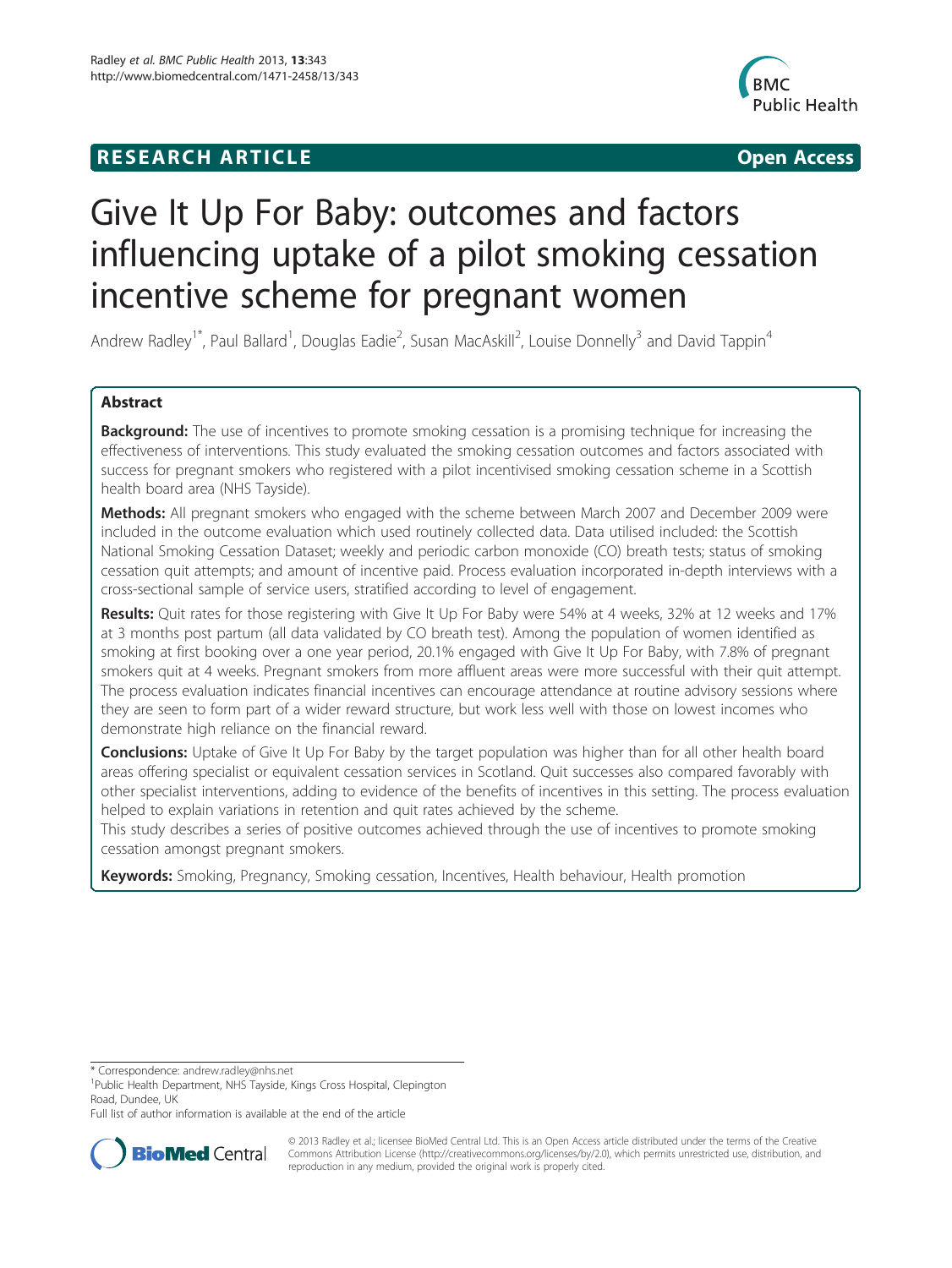### Background

Smoking during pregnancy increases the risk of maternal complications, pre-term delivery and low birth weight. Low birth weight is associated with a variety of important adult health problems including coronary heart disease, type II diabetes and obesity [[1\]](#page-12-0). Tobacco smoking during pregnancy is relatively common, especially in low to middle income populations but is strongly associated with poverty, low educational attainment, poor social support and mental health issues [\[2](#page-12-0)]. In Scotland, a strong relationship between smoking during pregnancy and deprivation exists, with records at first booking of pregnant women by maternity services showing smoking prevalence rates ranging from 5.8% in the most affluent communities to 29.4% in the poorest, in the year ending March 2009 [[3](#page-12-0)]. In addition, parental smoking in the home has direct, substantial and immediate impacts on children's health from inhaled environmental tobacco smoke and also potentiates the likelihood of children becoming adult smokers as a consequence of behaviourmodelled parental smoking [\[4](#page-12-0)].

There is an emerging body of evidence that suggests financial incentives can be an effective mechanism to encourage smokers to quit [\[5](#page-12-0)]. Whilst reward-based programmes have been shown to help initiate and support quitting, it is recognised that to realise their full potential there is a need to develop an understanding of how incentives can be integrated with other forms of structured support in order to sustain the behaviour change [\[6](#page-12-0)].

The Scottish Government set a national target to reduce smoking during pregnancy to 20% by 2010 [[7](#page-12-0)]. To help achieve this, women can access smoking treatment services which are free at the point of use in Scotland through the National Health Service. In the intervention health board area (NHS Tayside), uptake of these smoking cessation services by pregnant women was particularly poor [\[8](#page-12-0)]. A review of published evidence in the area highlighted that the use of incentives and social support to improve engagement of women who smoked during pregnancy was a promising area to test in practice [[9](#page-12-0)]. Give It Up For Baby (GIUFB) used social marketing techniques to operationalise the evidence available on the role of incentives [[10](#page-12-0)] and was specifically designed to help pregnant women living in deprived communities to stop smoking. The process of social marketing began with an understanding of the requirement to design an intervention that was relevant to the lives of the target audience. This was achieved through initial discussions with community development groups to investigate their ideas and responses to the proposal for an incentive scheme. These groups were used to gauge responses to intervention design and to test publicity materials. In addition, a multidisciplinary stakeholder group was used to ensure engagement of

different parties and included representatives from the health service, local authority and community development. The stakeholder group managed the initial implementation process including planning and testing of marketing messages and communications and also gathered feedback from clients and professionals involved in delivering the intervention.

In March 2007, an initial pilot of GIUFB was undertaken in a single urban locality (Area 1) in NHS Tayside Health Board. This area was chosen since a significant proportion of its population experienced substantial levels of social deprivation. The pilot was then rolled out to two neighbouring localities; Area 2 from December 2007 and Area 3 from May 2008, so that the entire health board area was included. These two areas contained a number of rural towns and experienced less social deprivation.

The scheme sought to combine conventional models of behavioural and pharmacological support with a system of financial incentives and social support to encourage women to remain smoke-free [\[10](#page-12-0)]. The model was adapted to reflect existing levels of service provision in the three intervention areas; for example Area 2 already incorporated additional cessation support from a local community worker. This paper examines a range of indicators of, and factors associated with, success derived from an evaluation of this service delivery.

### **Methods**

The methods describe the intervention design and multimethods evaluation approach which reports findings from two separate data collection exercises; an outcome evaluation based on analysis of monitoring data and a process evaluation with a sub-sample of women who participated in the scheme.

### Intervention design

All women who continued to smoke during their pregnancy in the three intervention areas across NHS Tayside were invited to register with the GIUFB scheme at a local community pharmacy. Women could access information on the intervention from a wide variety of health sources, including through general practices, community pharmacies and ante-natal clinics, as well as through other venues such as local libraries and community centres. In addition local newspapers were frequently invited to publish case examples of women who had successfully engaged with the intervention.

Those women who agreed to take part were asked to set a quit date and received an initial brief intervention and then attended for weekly support from a member of the local pharmacy team for up to 12 weeks. Community pharmacies in NHS Tayside are widely distributed to meet the pharmaceutical care needs of the population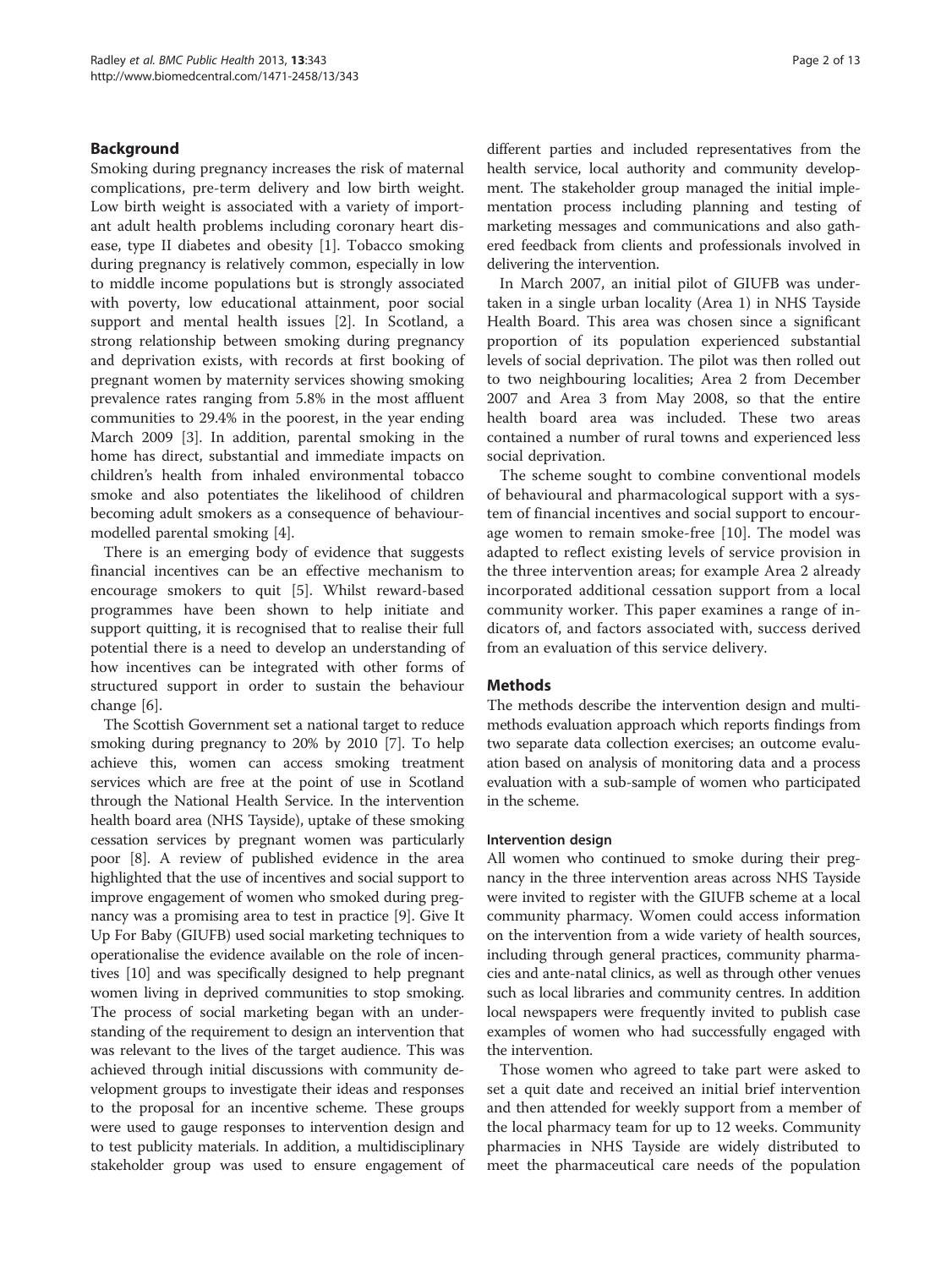and are associated with each community [\[11](#page-12-0)]. At the initial meeting, the community pharmacist interviewed the woman and provided free nicotine replacement therapy (NRT) as per assessment. At each subsequent scheduled visit to the pharmacy, the woman was asked to take a carbon monoxide (CO) breath test and received further advice and behavioural support. The CO breath test, as an indirect, cheap and non-invasive measure of carboxyhaemoglobin, was employed in order to give feedback to the women on their progress and to provide a governance trail for managing the intervention process. A CO level of 7 parts per million was used as a cut-off point to validate a non-smoker [[12\]](#page-12-0).

The pharmacist communicated the breath test results to the central administrative officer employed by the heath board, who was responsible for managing the collation of weekly results and arranging the payment of the incentive for all negative tests. An incentive payment of £12.50 was chosen arbitrarily for the intervention; little evidence on effective levels of payment was available to inform judgement, although an earlier American intervention used financial incentive vouchers worth \$50.00/month [\[9](#page-12-0)]. The administrative system enabled participants to be credited with their weekly incentive payment within about 5 working days, which they could then redeem at a local participating supermarket in return for any goods, excluding alcohol and tobacco products. Checkout operators were trained to recognise the scheme's incentive card and a mystery shopper programme was used to periodically test compliance with the agreed procedures. The scheme was negotiated with the main store in each locality, resulting in partnerships with two major supermarket chains.

Participants who successfully completed the 12 week cessation programme could continue to claim an equivalent monthly incentive up to 12 weeks after the birth of the child by visiting the pharmacy every four weeks and providing a CO breath test. The records of the woman's attendances at the pharmacy and of the CO breath test provided a primary record of each participant's quitting behaviour and success.

### Outcome evaluation

Routine monitoring data were used to assess the ability of the GIUFB scheme to support pregnant women to stop smoking. These methods utilised mixed data sources to describe the population of pregnant smokers and to provide an estimate of rates of engagement with GIUFB and quit attempts, including short-term quit rates and longer term smoking cessation outcomes for women giving birth between 2007 and 2010 in the intervention areas.

The denominator of self-reported smoking at first booking with midwifery services is gathered routinely as part of the maternity data collection system which is

returned in the Scottish Morbidity Reporting system (SMR02) on an annual basis to the Information Services Division, NHS National Services Scotland [[3\]](#page-12-0). Data on the numbers of live births by locality were obtained from the General Registrars Office for Scotland (GROS) data set for 2009 [[13\]](#page-12-0). Rates of engagement and outcomes for quit attempts were collected through routine data collected by the Public Health Directorate as part of service monitoring. These data were supplemented by data from the National Smoking Cessation Database, which was used to confirm numbers of pregnant women who were recorded as making a smoking cessation attempt within the health board area [\[14\]](#page-12-0).

The intervention population was defined as all patients who engaged with GIUFB by attending for at least one session at the pharmacy; set a quit date and were entered into the GIUFB dataset held by the health board. As this is an on-going health promotion intervention some patients had not completed the full 12 months at the time of the evaluation. Therefore a cut off date for registration of 31<sup>st</sup> December 2009 was applied for analysis of outcomes. Results were analysed at 4 weeks, 3 months and for the finishing date of the woman with the scheme, whether that was at 3 months after the birth of the child (completion of the scheme) or if she failed to attend for further tests or provide a positive CO breath test. A woman was assessed as completing the scheme if she visited the pharmacy and provided a CO breath test within 3 weeks of the estimated date of 3 months after delivery of the child.

Data from the health board database were analysed to examine the characteristics of women undertaking the scheme (i.e. women continuing to engage with the scheme and providing negative CO breath tests at four and 12 weeks post quit date and at three months post partum) to assess the effect of the scheme in relation to the number of women from the local population of pregnant smokers who gave up smoking. Descriptive results are presented as N (%) for categorical variables and mean (standard deviation) for continuous variables. Comparisons of patients' characteristics are by chi-square test for categorical variables and t-test for continuous variables. All p-values are 2-sided. Pairwise comparisons were performed to compare the three intervention areas. In addition, an intention to treat analysis was undertaken for women registering with the scheme in 2009. The analysis was focused on the 2009 period because by this stage, all three areas had established the intervention.

### Process evaluation

The process evaluation was commissioned by the intervention team as a separate service development exercise designed to identify factors that explain differences in client retention with the scheme. For this reason the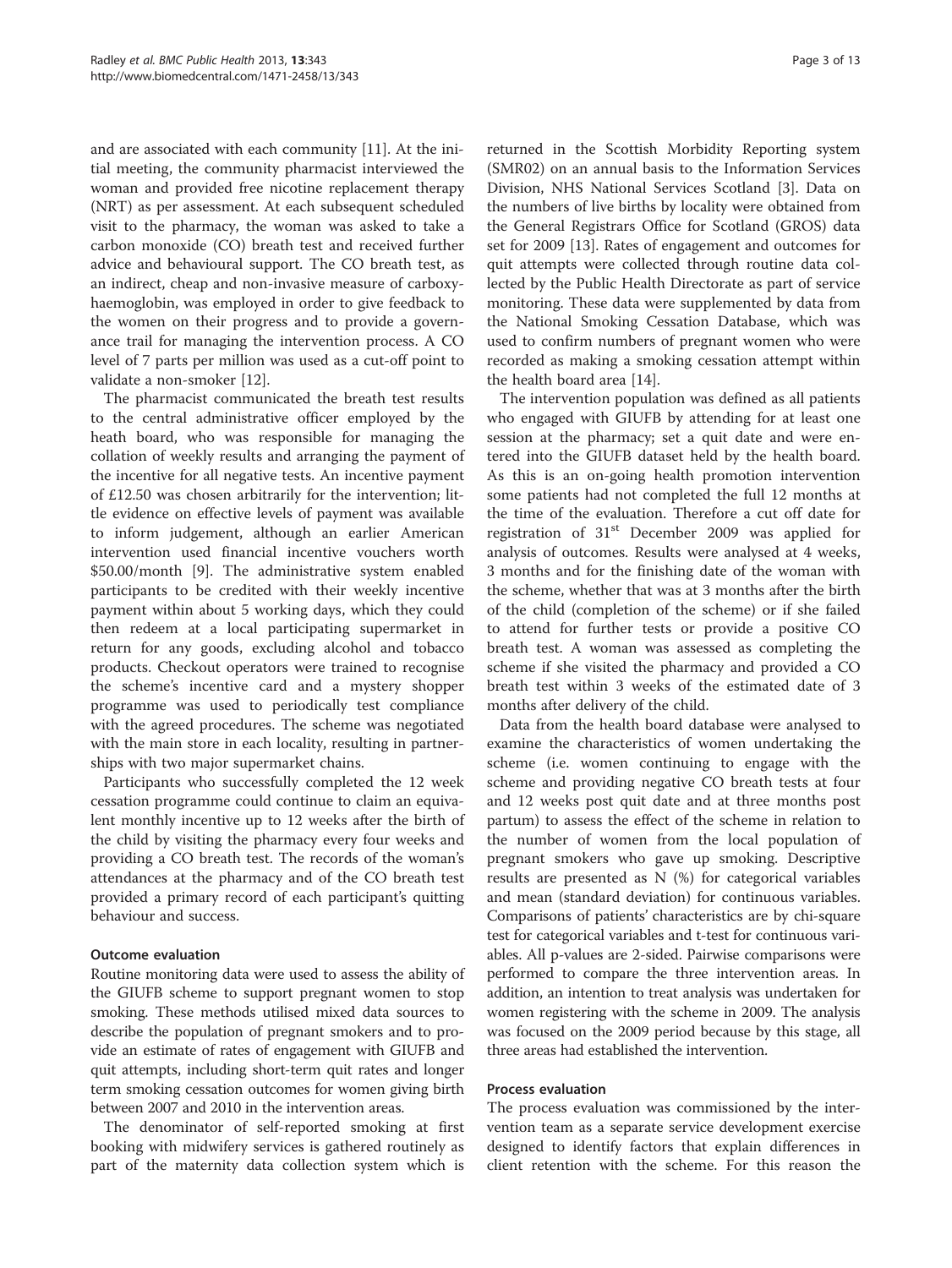process evaluation sought the views and experiences of two participant groups with divergent levels of engagement to the service: those who had registered with the scheme but then failed to attend or dropped out typically after one or two consultations; and those who attended on regular basis, often throughout the pregnancy and in some cases beyond.

In this way a cross-sectional sample of 20 service users were identified by local coordinators using client databases to represent the two diverse client groups of interest. Participants were initially approach by a member of the service team to assess initial consent and then followed up by an independent researcher to arrange a time for interview. All data was collected face-to-face in the participant's home using in-depth interviewing techniques. A cash gift was offered as an incentive and reward for taking part. A small number of interviews were also conducted with local pharmacists  $(n = 6)$  responsible for supporting the scheme to provide contextual data on the delivery process. All interviews were conducted in early 2009 with participants drawn from two of the intervention areas who had registered with the scheme in 2008. The number of interviews conducted was restricted by available research resources which were funded from the intervention programme budget.

The interviews were conducted by one researcher using an interview topic guide devised to address a core set of research themes, and revised as the field work proceeded. Minimal cueing was employed to avoid pre-judging or framing interviews to represent a particular position on the scheme. Interviews were digitally recorded with participants' consent and audio-files fully transcribed and anonymised for thematic analysis.

Analysis was led by the researcher responsible for undertaking the interviews and a core set of themes based on the research questions and topic areas was agreed with another independent researcher. As the analysis progressed, reliability of themes was established via cross-examination and discussion. The transcripts underwent two stages of analysis. Firstly, they were organised using the thematic framework and emerging themes identified through a process of thorough familiarisation with transcript texts. Then the transcripts for all participants were re-read and analysed separately to build a series of individual narratives and case histories. These analyses allowed the investigators to identify patterns across the data as a whole as well as to develop a user typology based on participant profiles and behaviour.

Generalisability of the findings was constrained by two factors: number of interviews and capacity to achieve data saturation limited ability to assess for possible outliers and potential gaps in the typology; and dependence on service engagement as a selection construct limited transferability of findings to other populations of pregnant smokers

exposed to different service models. Constraints were also imposed by the multi-methods approach and the extent to which linkages could be established between the various research components. For example, whilst the client monitoring data was used to stratify the sample according to level of engagement with the scheme, there was not scope to integrate the findings of the process evaluation, and in particular the individual user types, with analysis of outcome data. Similarly, governance procedures and the need to maintain participant confidentiality meant the process evaluation was not able to examine interaction between clients and pharmacists at an individual case level.

### Results

# Outcome evaluation

There were 383 individuals recruited into GIUFB between March 2007 and December 2009. Ten of these women completed the programme twice (subsequent pregnancies), resulting in a total of 393 quit attempts. Table [1](#page-4-0) shows the baseline characteristics of the study participants, in total and by area. These data show that the majority of participants lived in areas of high social disadvantage (over two-thirds in Quintiles 1 and 2), reflecting the social demographic structure of smoking in pregnancy and its association with women living in communities of higher social deprivation. Furthermore, 37.9% of mothers were not in paid work. It might be expected that the incentive may have appeared relatively more attractive to some of this group who are less affluent. It is notable that the proportion of women not in paid employment was higher in Area 1 than for Scotland (23% of women in the general population economically inactive in 2010 [\[15\]](#page-12-0)).

There were significant differences in social deprivation category across the three areas: approximately 84% of participants in Area 1 were in the two most deprived quintiles (Scottish Index of Multiple Deprivation, SIMD; National Index [\[16\]](#page-12-0)), compared with 58% in Area 2 and 51% in Area 3. In Area 2, 25% of participants were in the two least deprived quintiles compared with 11% in Area 1 and 14% in Area 3. Pairwise comparison of the three areas also shows that there was a significantly larger proportion of women from SIMD quintile 5 living in Area 1 in contrast to either Area 2 or Area 3.

The average age of women joining the scheme was 27.2 years. Relatively few women from younger age groups engaged, despite high rates of teenage pregnancy, especially in Area 1. The average duration of smoking was found to be 10 years. There were significant differences in the data between the Area 2 and Area 3 participants. Thirty percent of Area 2 participants smoked less than 10 cigarettes a day compared with 18% in Area 3. In addition, 16% of Area 2 participants had their first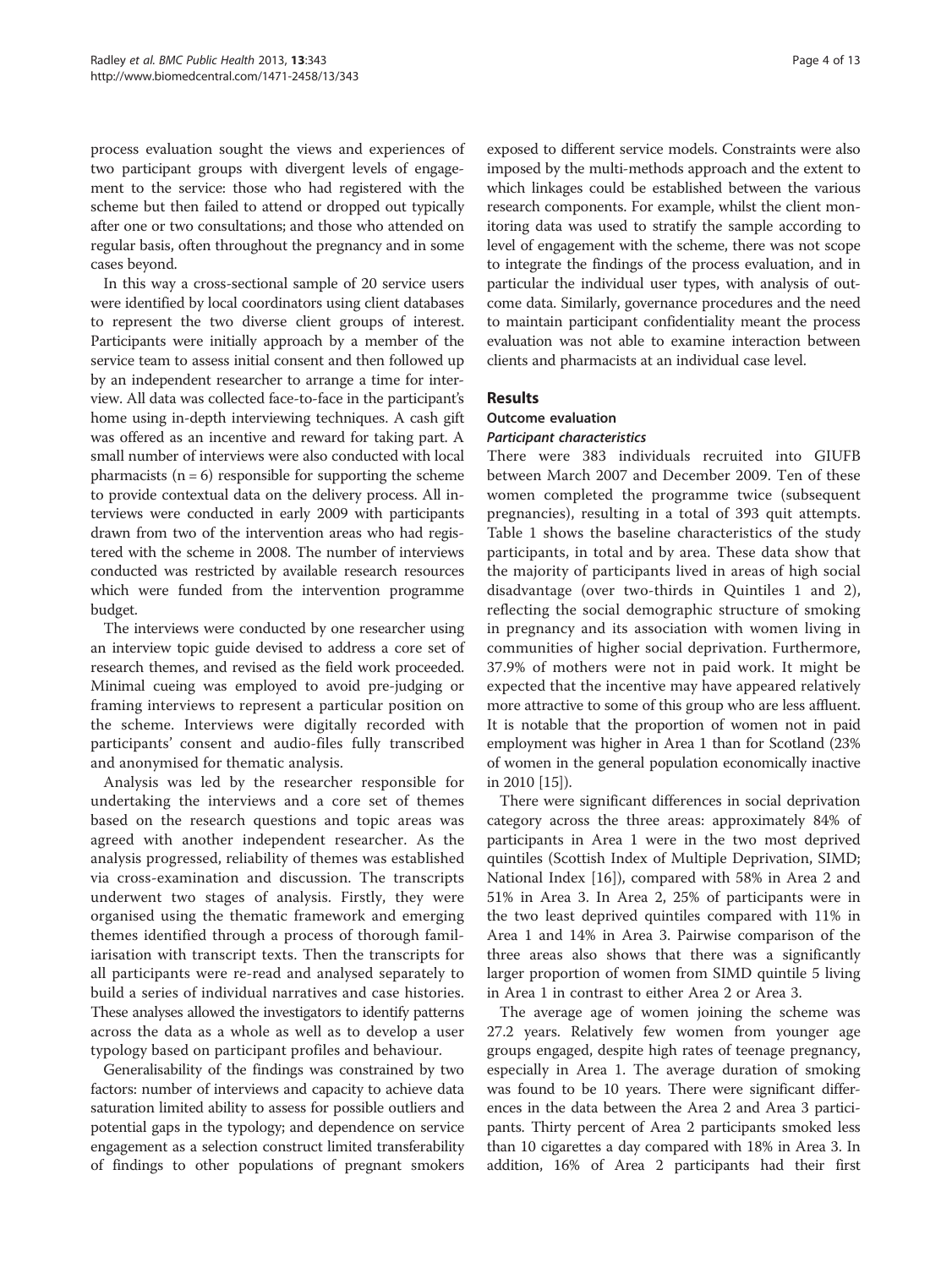|                                                 | <b>NHS Tayside</b> | Area 1 (A1) | Area 2 (A2) | Area 3 (A3) | Pairwise comparisons <sup>\$</sup> |           |           |  |
|-------------------------------------------------|--------------------|-------------|-------------|-------------|------------------------------------|-----------|-----------|--|
|                                                 |                    |             |             |             | A1 vs. A3                          | A1 vs. A2 | A3 vs. A2 |  |
| $\hbox{N}$                                      | 393(100)           | 160(40.7)   | 144(36.6)   | 89(22.7)    |                                    |           |           |  |
| Mean age: years (SD)                            | 27.2(6.2)          | 26.7(6.1)   | 26.9(6.6)   | 27.7(5.8)   | 0.2041                             | 0.7607    | 0.3600    |  |
| Age groups(years):                              |                    |             |             |             |                                    |           |           |  |
| <20                                             | 55(14.0)           | 26(16.3)    | 21(14.6)    | 8(9.0)      |                                    |           |           |  |
| $\geq$ 20 - <25                                 | 110(28.0)          | 41(25.6)    | 42(29.2)    | 27(30.3)    |                                    |           |           |  |
| $\geq$ 25 - <30                                 | 101(25.7)          | 42(26.3)    | 39(27.1)    | 20(22.5)    |                                    |           |           |  |
| $\geq$ 30 - <40                                 | 117(29.8)          | 49(30.6)    | 36(25.0)    | 32(36.0)    |                                    |           |           |  |
| $\geq 40$                                       | 10(2.5)            | 2(1.3)      | 6(1.5)      | 2(2.3)      | 0.4261                             | 0.4321    | 0.3169    |  |
| SIMD quintile*:                                 |                    |             |             |             |                                    |           |           |  |
| 1 (most deprived)                               | 142(37.2)          | 108(67.9)   | 22(16.1)    | 12(14.0)    |                                    |           |           |  |
| $\overline{2}$                                  | 115(30.1)          | 26(16.4)    | 57(41.6)    | 32(37.2)    |                                    |           |           |  |
| $\mathsf 3$                                     | 61(16.0)           | 7(4.4)      | 24(17.5)    | 30(34.9)    |                                    |           |           |  |
| $\overline{4}$                                  | 41(10.7)           | 9(5.7)      | 27(19.7)    | 5(5.8)      |                                    |           |           |  |
| 5 (least deprived)                              | 23(6.0)            | 9(5.7)      | 7(5.1)      | 7(8.1)      | < 0.0001                           | < 0.0001  | 0.0050    |  |
| Paid employment:                                |                    |             |             |             |                                    |           |           |  |
| Yes                                             | 176(44.8)          | 71(44.4)    | 67(46.5)    | 38(42.7)    |                                    |           |           |  |
| No                                              | 149(37.9)          | 59(36.9)    | 60(41.7)    | 30(33.7)    |                                    |           |           |  |
| Missing                                         | 68(17.3)           | 30(18.8)    | 17(11.8)    | 21(23.6)    | 0.6528                             | 0.2362    | 0.0559    |  |
| How many cigarettes smoked per day:             |                    |             |             |             |                                    |           |           |  |
| Less than 10                                    | 101(25.7)          | 2(26.3)     | 43(29.9)    | 16(18.0)    |                                    |           |           |  |
| $11 - 20$                                       | 170(43.3)          | 65(40.6)    | 66(45.8)    | 39(43.8)    |                                    |           |           |  |
| $20+$                                           | 55(14.0)           | 24(15.0)    | 18(12.5)    | 13(14.6)    |                                    |           |           |  |
| Missing                                         | 67(17.1)           | 29(18.1)    | 17(11.8)    | 21(23.6)    | 0.4439                             | 0.3656    | 0.0462    |  |
| How long before first cigarette in the morning: |                    |             |             |             |                                    |           |           |  |
| Within 5 minutes                                | 126(32.1)          | 56(35.0)    | 40(27.8)    | 30(33.7)    |                                    |           |           |  |
| 6 - 30 minutes                                  | 96(24.4)           | 39(24.4)    | 35(24.3)    | 22(24.7)    |                                    |           |           |  |
| 31-60 minutes                                   | 50(12.7)           | 14(8.8)     | 28(19.4)    | 8(9.0)      |                                    |           |           |  |
| After 1 hour                                    | 51(13.0)           | 22(13.8)    | 23(16.0)    | 6(6.7)      |                                    |           |           |  |
| Missing                                         | 70(17.8)           | 29(18.1)    | 18(12.5)    | 23(25.8)    | 0.3844                             | 0.0534    | 0.0077    |  |
| How many quit attempts in last year:            |                    |             |             |             |                                    |           |           |  |
| None                                            | 141(35.9)          | 56(35.0)    | 56(38.9)    | 29(32.6)    |                                    |           |           |  |
| One                                             | 107(27.2)          | 42(26.3)    | 43(29.9)    | 22(24.7)    |                                    |           |           |  |
| $2+$                                            | 71(18.1)           | 33(20.6)    | 25(17.4)    | 13(14.6)    |                                    |           |           |  |
| Missing                                         | 74(18.8)           | 29(18.1)    | 20(13.9)    | 25(28.1)    | 0.2736                             | 0.5867    | 0.0682    |  |

### <span id="page-4-0"></span>Table 1 Baseline GIUFB participant characteristics (registered March 2007-December 2009): total and by area

\*11 patients with missing data.

Data are N(%) or Mean (SD); Bold values indicate a statistically significant test with P < 0.05; <sup>s</sup>comparisons by t-test for means and chi-square test for categorical variables.

cigarette more than one hour after waking, a distinct indicator of nicotine dependence [[17](#page-12-0)], compared with 7% in Area 3.

amongst a group who may be otherwise reticent to engage with smoking cessation services.

Nearly two thirds of women admitted to smoking more than 10 cigarettes per day. A similar proportion also said that they had not tried to give up previously or had made only one previous attempt in the last year. GIUFB seems therefore to encourage participation,

The quit rates for the 393 quit attempts in total and split by region are shown in Table [2.](#page-5-0) All data were CO validated, reflecting the governance requirement for an acceptable CO test to trigger an incentive payment.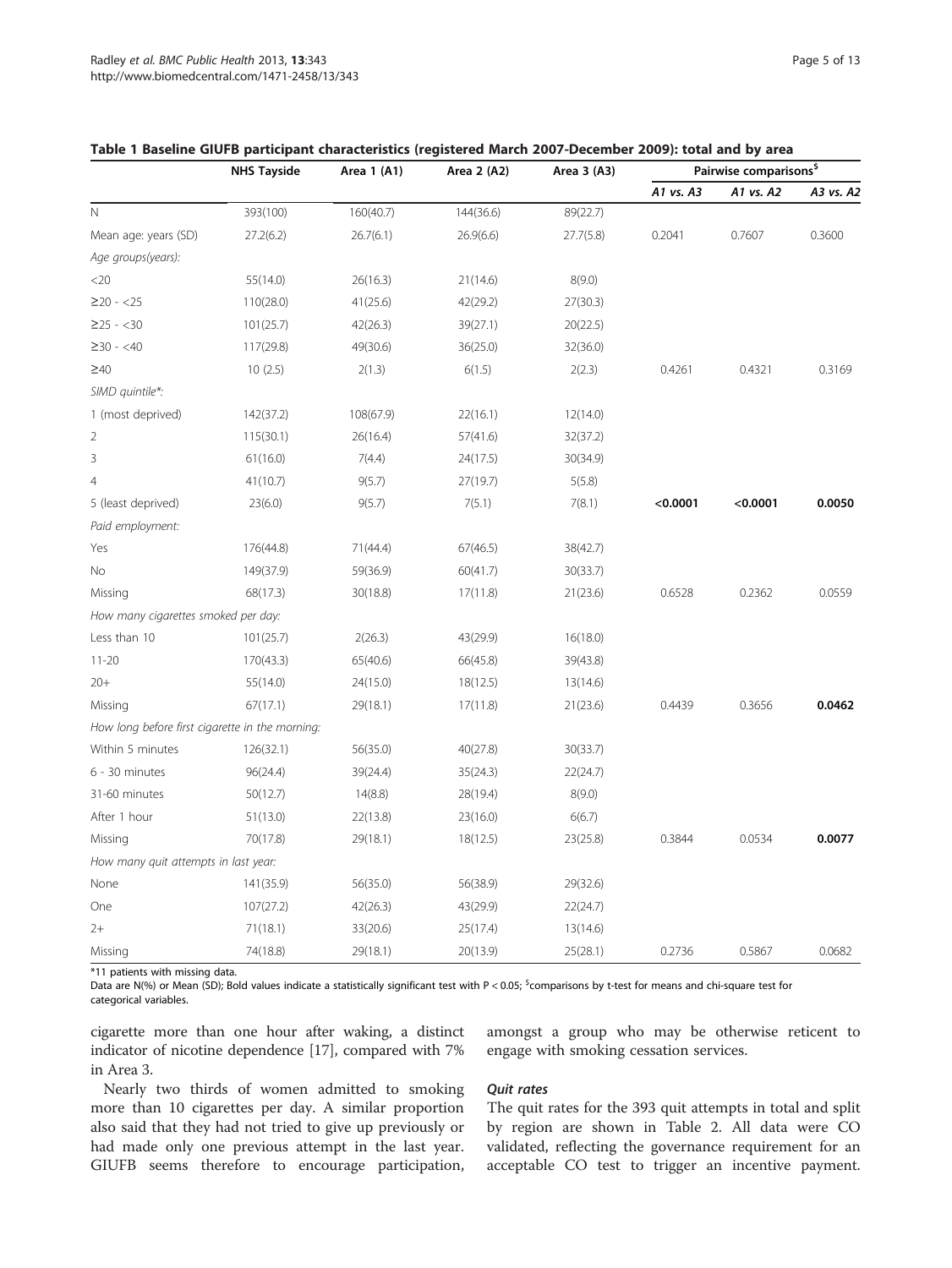|                               | <b>NHS Tayside</b> | Area $1(A1)$ | Area $2(A2)$ | Area $3(A3)$ | Pairwise comparisons <sup>&gt;</sup> |          |               |
|-------------------------------|--------------------|--------------|--------------|--------------|--------------------------------------|----------|---------------|
|                               |                    |              |              |              | $A1$ vs. $A3$                        | A1 vs.A2 | $A3$ vs. $A2$ |
| N                             | 393                | 160          | 144          | 89           |                                      |          |               |
| 4 week pass rate              | 211(53.7)          | 76(47.5)     | 86(59.7)     | 49(55.1)     | 0.2531                               | 0.0330   | 0.4833        |
| 12 week pass rate             | 125(31.8)          | 46(28.8)     | 52(36.1)     | 27(30.3)     | 0.7920                               | 0.1703   | 0.3657        |
| 3 month post partum pass rate | 65(16.5)           | 25(15.6)     | 31(21.5)     | 9(10.1)      | 0.2247                               | 0.1850   | 0.0248        |

<span id="page-5-0"></span>Table 2 Participant quit rates (registered March 2007-December 2009): total and by area

Data are N(%); Bold values indicate a statistically significant test with P < 0.05; <sup>\$</sup>comparisons are by chi-square test.

Analysis shows rates were 54% at 4 weeks, 32% at 12 weeks and 17%, 3 months after birth. The 4 week quit rate was significantly higher in Area 2 compared with Area 1 (59.7% vs. 47.5%,  $p = 0.0330$ ) and the 3 month post partum quit rate significantly higher in Area 2 compared with Area 3 (21.5% vs. 10.1%,  $p = 0.0248$ ).

The 4 week quit rate was compared by deprivation quintile and whether participants were in paid employment or not. The results are presented in Table 3, analysed by locality. Overall, around 47% of those in the most deprived quintile who set a quit date remained quit at 4 weeks. Similar proportions were apparent across all three areas for those in the most deprived quintile, with significantly more participants stopped in the least deprived quintile in the least deprived area (Area 2) compared with the other two areas (Area 1 and Area 3).

A more detailed intention to treat (ITT) analysis of women registering with the scheme in the year 2009 is shown in Table [4](#page-6-0). This table demonstrates engagement, retention, and quit rates across the three intervention areas in the context of total pregnant smokers recorded at booking, rather than the denominator of those who engaged with GIUFB. Smoking cessation interventions are associated with significant drop out rates. The ITT

approach provides information about the potential effects of the approach on the population of interest, i.e. all pregnant smokers, rather than the effects on the subgroup who engaged more thoroughly in the intervention. The year 2009 was chosen because implementation was fully embedded in all three areas. Table [4](#page-6-0) shows that 24.8% of pregnant women overall were recorded as smoking at first booking with midwifery services. This varied from 19.8% in Area 2, the more affluent area, to 28.1% in Area 1, the most deprived area.

Around one fifth of pregnant women identified as smokers engaged with GIUFB, and this varied across localities with 27.5% of the smoking population being recruited in Area 2, compared to 13.2% in Area 1. Overall, 7.8% of pregnant smokers across the three areas had quit at four weeks, with on-going measures showing 5.1% quit at three months and 4% tobacco-free at delivery. Success of women stopping smoking varied across the three localities and reflected the same pattern of engagement. On an ITT basis, approximately twice the proportion of smokers from the population of women admitting to smoking at first booking, were successful at four weeks in Area 2 (12.3%), compared to Area 3 (6.7%). A relatively smaller proportion of women, 5.5%, were successful at 4 weeks in Area 1.

Table 3 Percentage of participants reaching four week quit mark split by SIMD quintile and paid employment (registered March 2007-December 2009): total and by area

|                    | <b>NHS Tayside</b> |                 | Area 1 (A1) |                 | Area 2 (A2) |                 | Area 3 (A3) |                 | Pairwise comparisons <sup>\$</sup> |           |           |
|--------------------|--------------------|-----------------|-------------|-----------------|-------------|-----------------|-------------|-----------------|------------------------------------|-----------|-----------|
|                    | N                  | $N(\%)$ quit at | Ν           | $N(\%)$ quit at | N           | $N(\%)$ quit at | N           | $N(\%)$ quit at |                                    |           |           |
|                    |                    | 4 weeks         |             | 4 weeks         |             | 4 weeks         |             | 4 weeks         |                                    |           |           |
| N                  | 393                | 211(53.7)       | 160         | 76(47.5)        | 144         | 86(59.7)        | 89          | 49(55.1)        | A1 vs. A2                          | A1 vs. A3 | A3 vs. A2 |
| SIMD quintile*:    |                    |                 |             |                 |             |                 |             |                 |                                    |           |           |
| 1 (most deprived)  | 142                | 66(46.5)        | 108         | 49(45.4)        | 22          | 11(50.0)        | 12          | 6(50.0)         |                                    |           |           |
| $\overline{2}$     | 115                | 64(55.7)        | 26          | 15(57.7)        | 57          | 33(57.9)        | 32          | 16(50.0)        |                                    |           |           |
| 3                  | 61                 | 35(57.4)        | 7           | 2(28.6)         | 24          | 13(54.2)        | 30          | 20(66.7)        |                                    |           |           |
| 4                  | 41                 | 28(68.3)        | 9           | 5(55.6)         | 27          | 20(74.1)        | 5           | 3(60.0)         |                                    |           |           |
| 5 (least deprived) | 23                 | 12(52.2)        | 9           | 4(44.4)         | 7           | 5(71.4)         | 7           | 3(42.9)         | < 0.0001                           | < 0.0001  | 0.0074    |
| Paid employment:   |                    |                 |             |                 |             |                 |             |                 |                                    |           |           |
| Yes                | 176                | 105(59.7)       | 71          | 42(59.2)        | 67          | 42(62.7)        | 38          | 21(55.3)        |                                    |           |           |
| No.                | 149                | 72(48.3)        | 59          | 20(33.9)        | 60          | 36(60.0)        | 30          | 16(53.3)        |                                    |           |           |
| Missing            | 68                 | 34(50.0)        | 30          | 14(46.7)        | 17          | 8(47.1)         | 21          | 12(57.1)        | 0.0604                             | 0.3960    | 0.0554    |

Data are N(%); Bold values indicate a statistically significant test with P < 0.05; \*missing for 11 patients;  $\frac{1}{2}$  comparisons by chi-square test.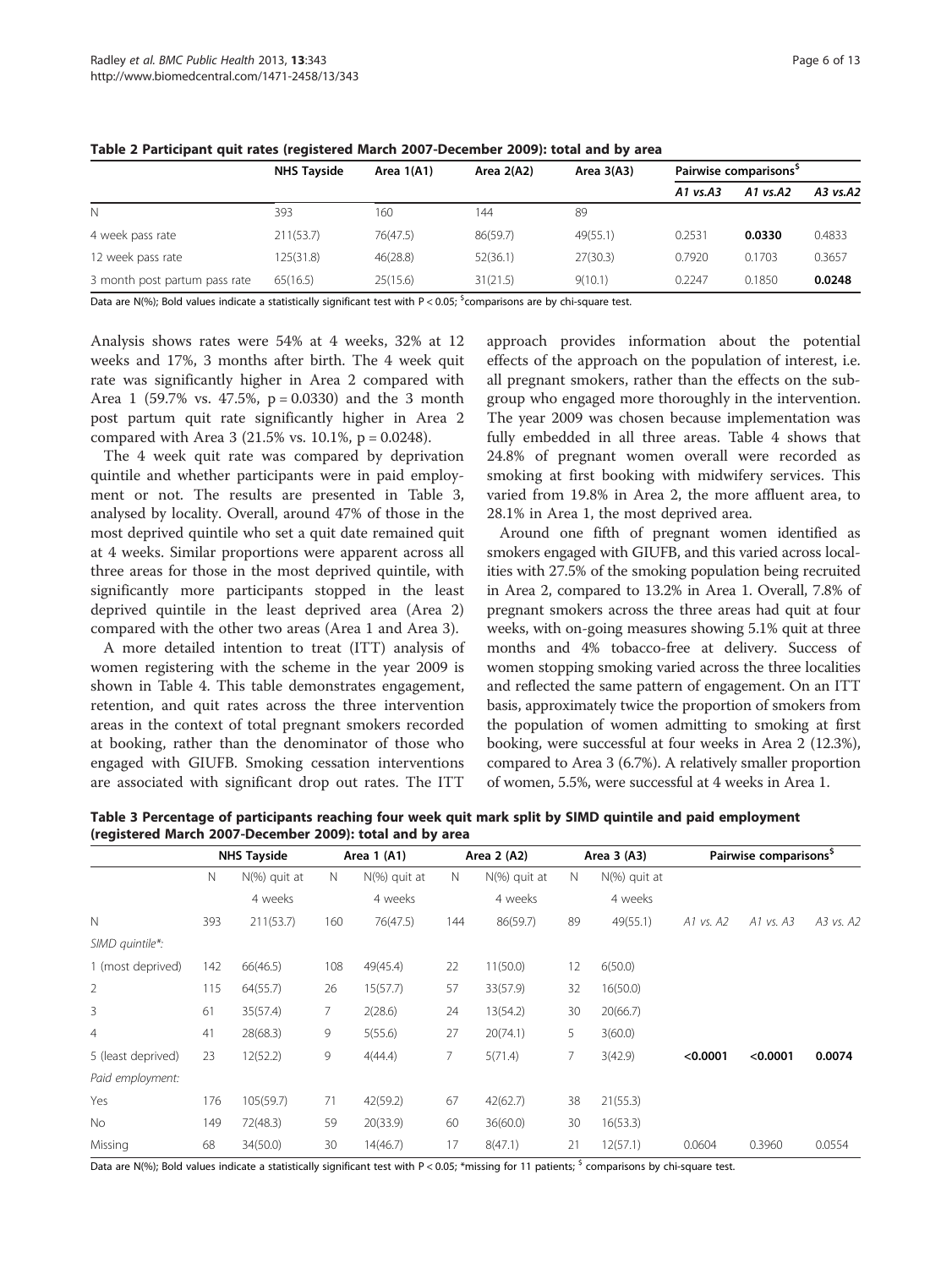<span id="page-6-0"></span>Table 4 Flow chart for smoking in pregnancy in NHS Tayside: registered January–December 2009

|    | Parameter                                    | Locality                         | <b>Number</b><br>(% of population) |  |  |
|----|----------------------------------------------|----------------------------------|------------------------------------|--|--|
| 1. | Number of Births <sup>a</sup>                | Area 1                           | 1754                               |  |  |
|    |                                              | Area 2                           | 1361                               |  |  |
|    |                                              | Area 3                           | 1168                               |  |  |
|    |                                              | NHS Tayside                      | 4283                               |  |  |
| 2. | Number of women smoking at<br>first booking  | Area 1                           | 493 (28.1)                         |  |  |
|    | with midwifery service                       | Area 2                           | 269 (19.8)                         |  |  |
|    | (% of women who gave birth) <sup>D</sup>     | Area 3                           | 299 (25.6)                         |  |  |
|    |                                              | NHS Tayside                      | 1061 (24.8)                        |  |  |
| 3. | Number of pregnant smokers<br>who make a     | Area1                            | 65 (13.2)                          |  |  |
|    | quit attempt with GIUFB                      | Area 2                           | 74 (27.5)                          |  |  |
|    | (% population who smoke at                   | Area 3                           | 71 (23.7)                          |  |  |
|    | first booking)                               | CHP <sup>d</sup> Not<br>Assigned | 3                                  |  |  |
|    |                                              | NHS Tayside                      | 213 (20.1)                         |  |  |
| 4. | Number of pregnant smokers<br>who            | Area 1                           | 27 (5.5)                           |  |  |
|    | make a quit attempt and who<br>are           | Area 2                           | 33 (12.3)                          |  |  |
|    | successful at 4 weeks                        | Area 3                           | 20 (6.7)                           |  |  |
|    | (% population who smoke at<br>first booking) | CHP Not<br>Assigned              | 3                                  |  |  |
|    |                                              | NHS Tayside                      | 83 (7.8)                           |  |  |
| 5. | Number of pregnant smokers<br>who make a     | Area 1                           | 15(3.0)                            |  |  |
|    | quit attempt and are successful              | Area 2                           | 25 (9.3)                           |  |  |
|    | at 12 weeks                                  | Area3                            | 14(4.7)                            |  |  |
|    | (% population who smoke at<br>first booking) | CHP Not<br>Assigned              | 1                                  |  |  |
|    |                                              | NHS Tayside                      | 54 (5.1)                           |  |  |
| 6. | Number of pregnant smokers<br>who make a     | Area1                            | 11(2.2)                            |  |  |
|    | quit attempt and are tobacco-<br>free        | Area 2                           | 21 (7.8)                           |  |  |
|    | at delivery                                  | Area 3                           | 10(3.3)                            |  |  |
|    | (% population who smoke at<br>first booking) | NHS Tayside                      | 42 (4.0)                           |  |  |

(<sup>a</sup> source GROS 2009), (<sup>b</sup> source ISD 2010), (<sup>c</sup> Source: Data from Directorate of Public Health NHS Tayside).

Of the 393 quit attempts 101 (26%) resulted in no payment, primarily because they were smoking after the first week, but also because of participants not continuing with the scheme further than the initial visit. A significantly larger percentage of Area 1 participants received no payment compared to Area 2 (33% vs. 20%, p = 0.0098). The larger number of quit attempts resulting in no payment for Area 1 contributed to the apparent lower mean payment for Quintile 1, since a much larger proportion of Area 1 falls within the SIMD 1 and 2 categories.

### Process evaluation

Analysis of the participant characteristics indicates average age to be 25.7 years, with the majority living in the most deprived quintile and over half reporting the pregnancy to be a first child. Data on gestational age of the women at engagement was not collected. In accordance with quota selection criteria, equal numbers were recruited from each of the two intervention areas and to represent high and low levels of attendance at a registered pharmacy for advice and CO breath testing (see Table [5\)](#page-7-0).

Participant data and case histories were used to develop a client typology to help explain variations in client retention and how the scheme benefited particular user groups. A synopsis with supporting quotes is provided for the six user types to emerge from the case analysis. These illuminate defining characteristics for each user group such as: age, social circumstances and experience of parenthood; attitudes to smoking during pregnancy and motivation to quit; circumstances surrounding the decision to sign up to the scheme; values attached to different aspects of support including the role played by the incentive; and benefits derived from the scheme and implications for the decision to continue to attend for support.

Type 1: Mothers to be (see Table [6](#page-7-0) for illustrative quotes) For this group the child and the child's health were at the forefront of their decision-making. These were often first time mothers who had always assumed that pregnancy would be the big test; a time that they would make a serious attempt at stopping. The group also included some second time mothers who expressed feelings of guilt and wanted to "do it right" this time round. Overall motivation to quit, and in some cases, confidence, were high and quitting aids tended not to be particularly important. Some used NRT, while others expressed concerns about damage to the child. Some also introduced strict smoke free restrictions in the home and abstained from drinking as well. Most in this group were frequent attenders.

Type 2: Novice quitters (see Table [7](#page-8-0) for illustrative quotes) These were typically younger, dependent first time mothers still living within the family home. They had limited motivation and were looking for a simple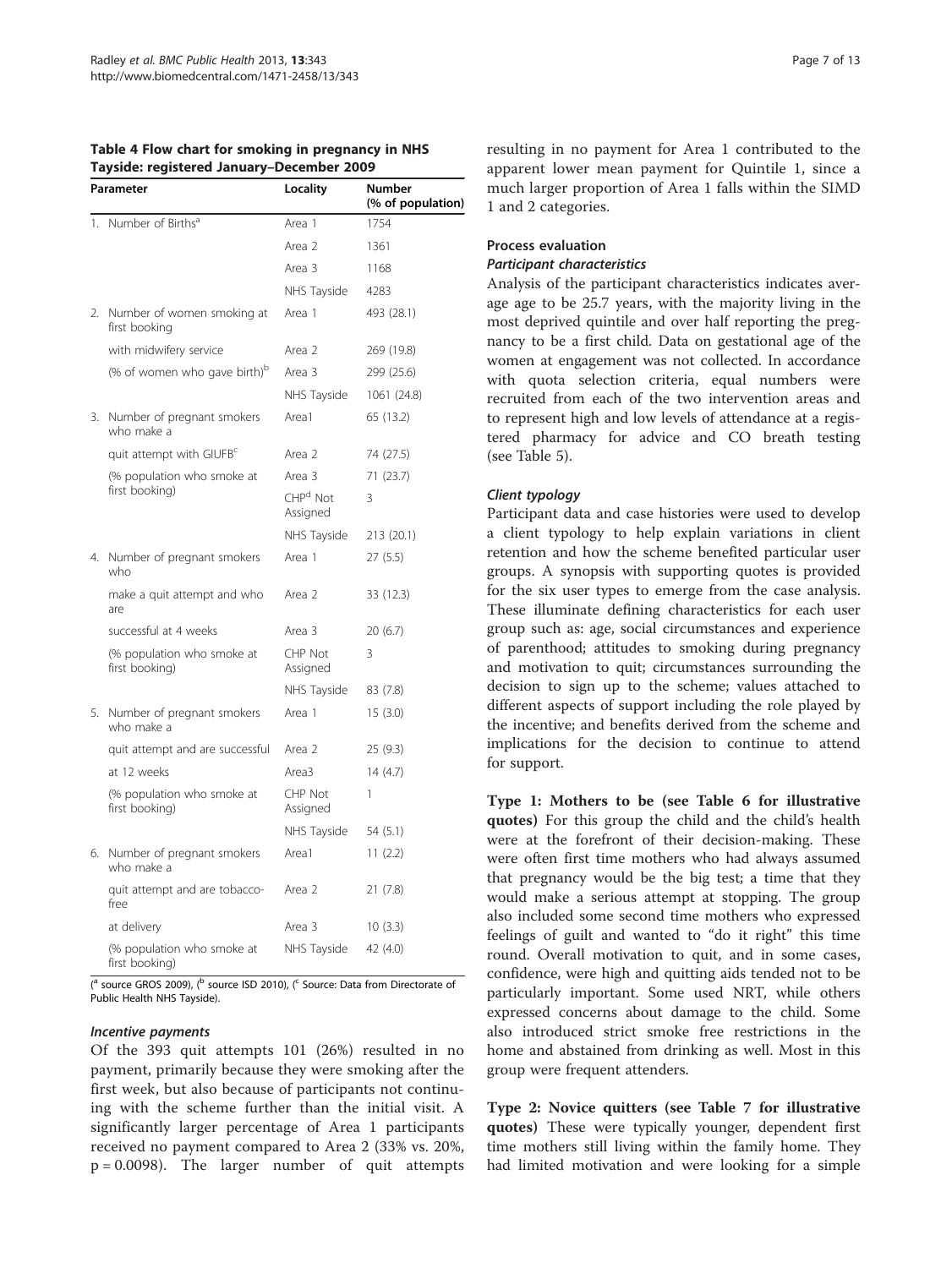| Area   | No. of       | Attendance at a<br>registered pharmacy |              | Average    | <b>Family status</b> | SIMD (V2)  |          |                |          |    |    |    |
|--------|--------------|----------------------------------------|--------------|------------|----------------------|------------|----------|----------------|----------|----|----|----|
|        | participants |                                        |              | age        |                      |            | Ouintile |                |          |    |    |    |
|        |              |                                        |              |            |                      | (Scotland) |          |                |          |    |    |    |
|        |              | Frequent*                              | Infrequent** |            | $1st$ child          | 2 or more  | Q1       | Q <sub>2</sub> | Q3       | Q4 | Q5 | DK |
| Area 1 | 10           |                                        |              | 28.4 years | 6                    | 4          | 8        |                | $\Omega$ | 0  |    |    |
| Area 2 | 10           | 6                                      | 4            | 23.0 years | 6                    | 4          |          |                |          |    |    |    |
| All    | 20           |                                        | 9            | 25.7 years |                      | 8          | 13       |                |          |    |    |    |

### <span id="page-7-0"></span>Table 5 Process evaluation participant characteristics

\* Quit date set and attended a minimum of 10 consultations with a registered pharmacy at time of interview (average 15.82).

\*\* Quit date set and had either failed to attend or attended a maximum of 5 consultations with a registered pharmacy (average 1.67).

solution. Consequently, NRT aids were often their primary interest and incentives were of limited value because they were still dependent on parents for financial support and maternal instincts could be limited due to lack of maturity. This emerged as the group least likely to question the health risks of smoking to the unborn child and was the group that expressed least support for the scheme, with many coerced to register by close family and health workers. They appeared to require more intensive, tailored social support and were open to group therapies and meeting with other mums in a similar position.

Type 3: Breadline survivors (see Table [8](#page-8-0) for illustrative quotes) These were mothers who appeared to be the most socially and financially disadvantaged, typically single mothers and/or with unsupportive partners living in impoverished circumstances. They tended to place a particularly high value on the financial rewards offered by the scheme which were more likely to be used for buying staples such as groceries rather than baby products or treats. Mothers in this group tended to have relatively low self-esteem and confidence in their ability to stop and were also the group whose relationships with the pharmacists were more likely to be characterised by conflict, with CO test results sometimes contested. Many described relapsing on a number of occasions and most were infrequent attenders at their registered pharmacist.

Type 4: Enthusiastic amateurs (see Table [9](#page-9-0) for illustrative quotes) Most in this group had a history of quit attempts which were often unplanned, and poorly organised. They required (and in some instances looked for) structure to provide the necessary discipline and focus for initiating a successful quit attempt. For many in this group the CO test result was often, as important, or more important than the financial incentive to maintaining the quit attempt. Many had cut down their smoking before coming to the scheme but struggled to get to zero. Women in this group ranged from young first-time mothers to older mothers with existing children who had tried but failed in the past. This was the group that appeared to benefit most from the scheme, often describing how the financial component and the positive reward of passing the CO breath test combined to provide the incentive to routinely attend. NRT and informal social support from pharmacist were also important to this group.

Type 5: Opportunists (see Table [10](#page-9-0) for illustrative quotes) These were light smokers, relatively confident of their ability to give up unaided. In view of this they saw the scheme as a financial opportunity and often

Table 6 Client typology type 1 'mothers to be' (n=3)

| <b>Sources</b>                                                                | <b>Ouotes</b>                                                                                                                                                                                                                                                                                                                                                                        |
|-------------------------------------------------------------------------------|--------------------------------------------------------------------------------------------------------------------------------------------------------------------------------------------------------------------------------------------------------------------------------------------------------------------------------------------------------------------------------------|
| Frequent attender)                                                            | C6 (Area 2, Aged 31, 3 <sup>rd</sup> Child, Quintile 1, I'd smoked through my previous pregnancies so this time I really, really wanted to give it a bash                                                                                                                                                                                                                            |
| C8 (Area 2, Aged 25, 1 <sup>st</sup> Child, Quintile 2<br>Frequent attender)  | Because I was carrying him, it was for his sake. If I wasn't pregnant I wouldn't have stopped,<br>would have found it really hard.                                                                                                                                                                                                                                                   |
| C8 (Area 2, Aged 25, 1 <sup>st</sup> Child, Quintile 2,<br>Frequent attender) | was going to do it regardless (of Give It Up For Baby) and it was because you are pregnant you would<br>get free patches To be honest I only used them (the free patches) for the first two weeks, I knew I<br>didn't want to harm him $(\ldots)$ But they said 'well you have to take them, just in case' – I've got boxes and<br>boxes of them at home. I hated the smell of them. |
| C7 (Area 2, Aged 24, 2 <sup>nd</sup> child, Quintile 1,<br>Frequent attender) | Nobody gets to smoke in here, not anymore. Before I was pregnant and that yeah, people got to smoke<br>in the kitchen, but no, if somebody comes up now they go outside and smoke.                                                                                                                                                                                                   |
| C8 (Area 2, Aged 25, 1 <sup>st</sup> Child, Quintile 2<br>Frequent attender)  | We got loads of nappies, wipes, baby milk, things for him - baby gates and things like that.                                                                                                                                                                                                                                                                                         |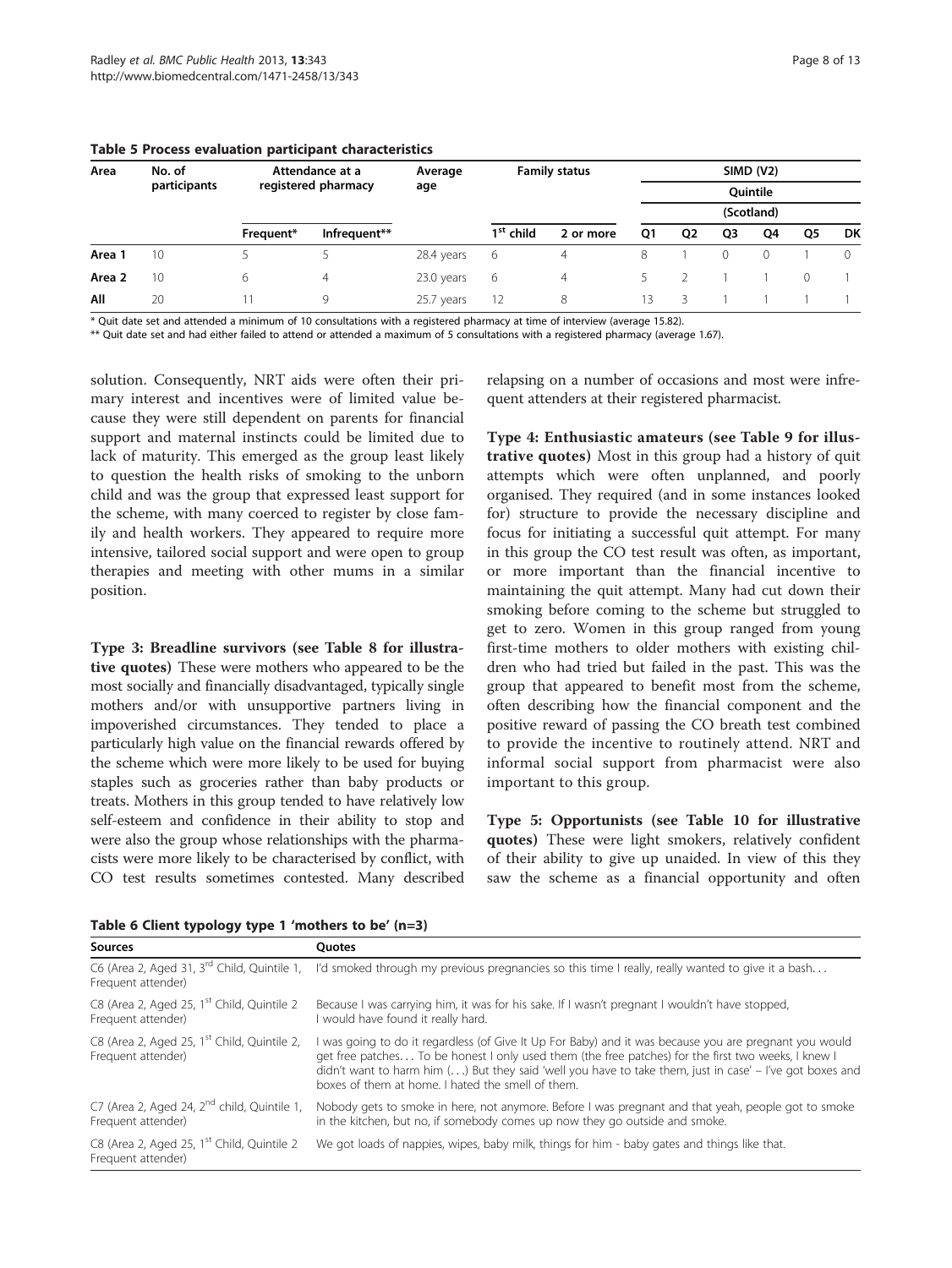### <span id="page-8-0"></span>Table 7 Client typology type 2 'novice quitters' (n=6)

| <b>Sources</b>                                                                      | <b>Ouotes</b>                                                                                                                                                                                                                                                                                                                                                                                                                                                 |  |  |  |
|-------------------------------------------------------------------------------------|---------------------------------------------------------------------------------------------------------------------------------------------------------------------------------------------------------------------------------------------------------------------------------------------------------------------------------------------------------------------------------------------------------------------------------------------------------------|--|--|--|
| Frequent attender)                                                                  | C20 (Area 1, Aged 22, 1 <sup>st</sup> Child, Quintile 2, Everybody was moaning at me so I thought okay, I'll give it a go, but it didn't really work. And my mum<br>made a rule that I couldn't smoke in the house, so I was going outside, which was really hard, but I did it.                                                                                                                                                                              |  |  |  |
| C9 (Area 2, Aged 17, 1 <sup>st</sup> Child, Quintile<br>unknown, Frequent attender) | I did like, I tried, but I think I could have tried harder, but like, I think it's old wife's tales, all this smoking<br>stuff when you're pregnant, because she came out at eight (pounds) and there was not one thing wrong<br>with her either, she was a really healthy baby and I think they just over exaggerate, they're mad on it.                                                                                                                     |  |  |  |
|                                                                                     | C10 (Area 2, Aged 20, 1 <sup>st</sup> Child, Quintile 3, Interviewer: Did the money figure at all in your thinking?                                                                                                                                                                                                                                                                                                                                           |  |  |  |
| Infrequent attender)                                                                | Respondent: No, not at all really. I wasn't bothered. I never got money at the end of it, but I got this<br>voucher through and I was so shocked I even got it cos I thought you had to finish it before you got any<br>money. I didn't expect to get anything. It wouldn't have made a big difference cos my mum and dad<br>help me out a lot. They buy nappies every week.                                                                                  |  |  |  |
| C5 (Area 2, Aged 14, 1 <sup>st</sup> child, Quintile 1,<br>Infrequent attender)     | It was my uncle, he was constantly going at me to give up and I just couldn't I really do want to, but<br>I just, I don't know how to. Anything I try, it doesn't seem to be working.                                                                                                                                                                                                                                                                         |  |  |  |
| C5 (Area 2, Aged 14, 1 <sup>st</sup> child, Quintile 1,                             | Interviewer: What about the incentive, does that make any difference?                                                                                                                                                                                                                                                                                                                                                                                         |  |  |  |
| Infrequent attender)                                                                | Respondent: No, not really. Every week you go, you can change what you're on, you get a week to try it<br>and if you don't like it, you can change it. So, I just did that and I just kept going and changing it and<br>none of them helped me I started off with the inhalator, then I went to the patches and then the<br>lozenges and then                                                                                                                 |  |  |  |
| Frequent attender)                                                                  | C20 (Area 1, Aged 22, 1 <sup>st</sup> Child, Quintile 2, It would have been nice to have someone to speak to because there was nobody else stopping so<br>nobody knew what I was feeling like My mum she never smoked in her life, so, she's like, I can't<br>believe you're still smoking, but she has no idea what it's like to stop () If there had been a group of<br>pregnant women and we were all totally in the same boat, that would have been okay. |  |  |  |

conceptualised it in material terms as a benefit or means of supplementing the amount of money they had for buying baby products. Given the relative ease with which they stopped smoking, a defining characteristic of this group was their relationship with the scheme, which was largely perfunctory, with little value being attached to the pharmacist or what s/he had to offer in terms of emotional and physical support.

Type 6: Impulse shoppers (see Table [11](#page-10-0) for illustrative quotes) This type included people with limited commitment, drawn into the scheme when making

speculative enquiries for quit advice. They appear to be mothers who had tried to quit numerous times in the past but failed. They also tended to have low self-esteem and did not expect to succeed, but believed they should try; 'pregnant again'.

### **Discussion**

Engagement of women who continue to smoke during their pregnancy is challenging, especially in deprived areas, with 30% of pregnant women smoking at booking in most deprived areas in Scotland compared to 6.7% in least deprived [\[7](#page-12-0)]. Give It Up For Baby aimed to

Table 8 Client typology type 3 'breadline survivors' (n=3)

| <b>Sources</b>                                                                        | Quotes                                                                                                                                                                                                                                                                                                                                                                                                                                              |
|---------------------------------------------------------------------------------------|-----------------------------------------------------------------------------------------------------------------------------------------------------------------------------------------------------------------------------------------------------------------------------------------------------------------------------------------------------------------------------------------------------------------------------------------------------|
| C16 (Area 1, Aged 19, 1 <sup>st</sup> child, Quintile 1,<br>Infrequent attender)      | My sister was pregnant at the same time as me and it was her that told me about it, eh and said<br>'you get money for stopping smoking, like on a card', and I was like I might give that a go.                                                                                                                                                                                                                                                     |
| C15 (Area 1, Aged 24, 2 <sup>nd</sup> child, Quintile 1,<br>Infrequent attender)      | She was okay (the pharmacist), but I think at the same time when I did fall back and I said to her 'I've<br>had one extra than I'm supposed to have today.' She was kind of like 'oh no that's just bad', she wasn't<br>sort of sympathetic, if you like. So I just says to her 'well when you stopped smoking did you not fall<br>back and have one?' And she said 'yeah' and I went 'well don't judge me! It was just an accident,<br>a mistake.' |
| C <sub>16</sub> (Area 1, Aged 19, $1^{st}$ child, Quintile 1,<br>Infrequent attender) | What was important to me was the money really. Cos it could have done so much. With being<br>pregnant and struggling on Job Seekers Allowance with nae top up () The money was the thing<br>that actually edged me towards it (the scheme).                                                                                                                                                                                                         |
| C16 (Area 1, Aged 19, 1 <sup>st</sup> child, Quintile 1,<br>Infrequent attender)      | The idea sounded really good to me but then when I got the rush to have a fag I just totally forgot all<br>about the money. I really did want to give up but missing that fag, I think it just wasn't strong<br>enough. I truly did try and get - I hadn't like the confidence to do it really. I just don't think I had what<br>it takes to do it.                                                                                                 |
| C19 (Area 1, Aged 33, 1 <sup>st</sup> child, Quintile 1,<br>Infrequent attender)      | I did want to stop smoking and although I wasn't really a heavy smoker I felt, well I could really do<br>with the £12.50 a week for ASDA tokens that would really be good for me, because I was on<br>benefits I was on Incapacity Benefit for depression. I'd split up with his father so I was really on my<br>own. I had no support, no money, but it just didn't really work out all that great.                                                |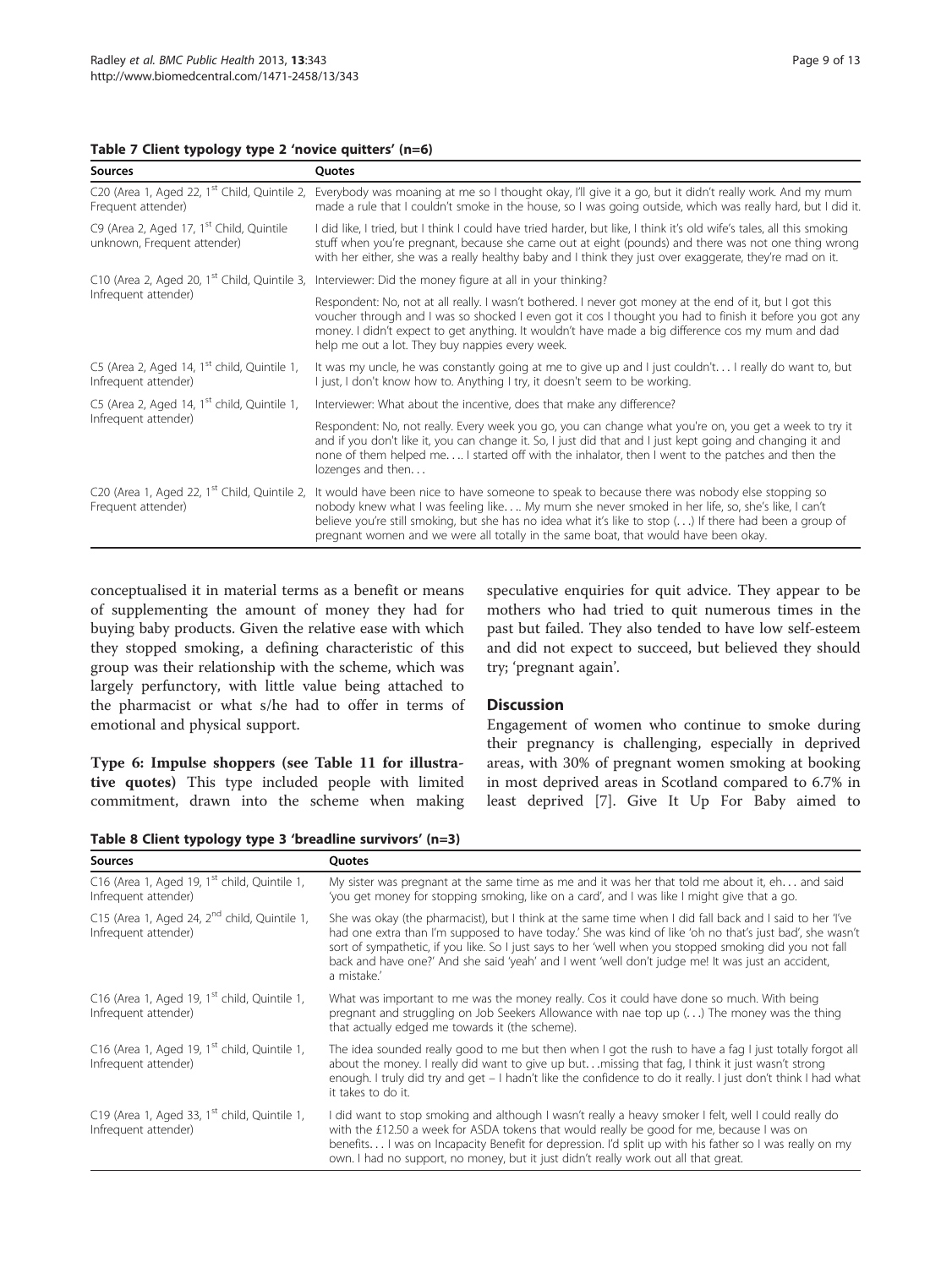### <span id="page-9-0"></span>Table 9 Client typology type 4 'enthusiastic amateurs' (n=5)

| Sources                                                                          | <b>Ouotes</b>                                                                                                                                                                                                                                                                                                                                                                                                                                                                                                                                                                                                                    |  |  |  |
|----------------------------------------------------------------------------------|----------------------------------------------------------------------------------------------------------------------------------------------------------------------------------------------------------------------------------------------------------------------------------------------------------------------------------------------------------------------------------------------------------------------------------------------------------------------------------------------------------------------------------------------------------------------------------------------------------------------------------|--|--|--|
| C1 (Area 2, Aged 22, 1 <sup>st</sup> child, Quintile 1,<br>Frequent attender)    | I know myself I shouldn't be smoking. If I do slip up and I smoke a fag then I feel so quilty. I'm like,<br>I'm sorry baby and I feel so bad. It's horrible. It is very difficult                                                                                                                                                                                                                                                                                                                                                                                                                                                |  |  |  |
|                                                                                  | It was really easy to cut down when I first started trying to stop. I didn't find it difficult to cut down. It<br>was going from a couple a day to completely stopping was the hard part. I'd cut down just as I started<br>the scheme I was only on about three or four a day                                                                                                                                                                                                                                                                                                                                                   |  |  |  |
| C3 (Area 2, Aged 30, 1 <sup>st</sup> child, Quintile 4,<br>Frequent attender)    | The only reason I registered was because I knew that I had to stop and by going and registering it<br>would give me an actual date – this is the date and I would say right Since I've been part of the<br>scheme, it has given me that incentive to stop and given me the date, because I was going every week<br>to do the breathalyser thing. $( \ldots )$ I did pretty much do it on my own, but it was worth it to go every<br>week and speaking to the chemist. It gave me that bit of encouragement, 'Oh you are doing well.' $(\ldots)$<br>It was quite good to see the numbers (CO test results) - it was that as well. |  |  |  |
| C1 (Area 2, Aged 22, $1^{st}$ child, Quintile 1,                                 | Interviewer: Has having the money made a difference to you in any way?                                                                                                                                                                                                                                                                                                                                                                                                                                                                                                                                                           |  |  |  |
| Frequent attender)                                                               | Respondent: It is hard to tell but if the scheme was done without the £12.50 then I probably wouldn't<br>make as much effort to go to the chemist and speak to Tracy and all this kind of stuff $(\ldots)$ So yeah the<br>£12.50 and being on the scheme does help, it's been a bit more of a push. It is a bit easier than just<br>trying on your own - It is good to go down and have your test done and be all proud of yourself and<br>say I'm on the GIUFB scheme - But if I wasn't on the scheme and I wasn't getting £12.50 I would still be<br>doing it anyway and I'd still be trying my hardest.                       |  |  |  |
| C18 (Area 1, Aged 36, 1 <sup>st</sup> child, Quintile 1,<br>Infrequent attender) | For me getting my breath checked – It felt like, if I was to get my carbon monoxide – carbon dioxide<br>measurements - that's going to give me my incentive - knowing that (I was clear). The money was just<br>a bonus; do you know what I mean?                                                                                                                                                                                                                                                                                                                                                                                |  |  |  |

encourage engagement and cessation through the offer of financial incentives in NHS Tayside health board area. Quantitative data for this evaluation was derived from routinely collected data used in the administration of the scheme. A formal control area was not established as GIUFB resulted from service development rather than a research programme. However, work to review the effectiveness of existing smoking cessation services for pregnant women across Scotland provides useful comparisons with the results of this study [\[18\]](#page-12-0). Tappin et al. analysed data and reported uptake and successes in 2006 based on all pregnant smokers across Scotland living in areas with recognised specialist or good generic services

(rather than rates for those already engaged with services). These data covered all existing services for pregnant women. Whilst these services had evolved with differing configurations, ranging from opt-in intensive home based support to opt-out clinic based services; none incorporated financial incentives or required weekly attendance at pharmacies for CO readings. These can be compared with the GIUFB data similarly based on all pregnant smokers reported at the booking visit for 2009 (Table [4\)](#page-6-0). Tappin et al. found that only a small proportion of pregnant smokers (as reported at the booking visit) were supported to stop across Scotland, with only 13% of pregnant smokers having engaged and set a quit

|  |  |  |  | Table 10 Client typology type 5 'opportunists' (n=2) |  |
|--|--|--|--|------------------------------------------------------|--|
|--|--|--|--|------------------------------------------------------|--|

| <b>Sources</b>                                                                 | Quotes                                                                                                                                                                                                                                                                                                                                                                                                                                                                                       |  |  |  |
|--------------------------------------------------------------------------------|----------------------------------------------------------------------------------------------------------------------------------------------------------------------------------------------------------------------------------------------------------------------------------------------------------------------------------------------------------------------------------------------------------------------------------------------------------------------------------------------|--|--|--|
| C13 (Area 2, Aged 38, 4 <sup>th</sup> child, Quintile 1,<br>Frequent attender) | I'd never thought about giving up smoking. But I mean I didn't smoke a lot anyway. I wasn't a heavy<br>smoker. But I just thought with being pregnant I wanted to try and quit it altogether It was just a<br>matter of going in, once a week and getting the breath test and seeing how my nicotine level was, and<br>they gave me the patches But because I wasn't a heavy smoker, I just kept a hold of the patches and<br>everything; everything just seemed to go, really, really well. |  |  |  |
| C13 (Area 2, Aged 38, 4 <sup>th</sup> child, Quintile 1,                       | Interviewer: What would you have done if the money hadn't been available?                                                                                                                                                                                                                                                                                                                                                                                                                    |  |  |  |
| Frequent attender)                                                             | Respondent: I would have gave it up for her. I just think because the money was there it was – it was<br>a way of making me stronger                                                                                                                                                                                                                                                                                                                                                         |  |  |  |
|                                                                                | Interviewer: You'd not even had a wee lapse?                                                                                                                                                                                                                                                                                                                                                                                                                                                 |  |  |  |
|                                                                                | Respondent: Nah! Nothing! Nothing! No once I'd given up, I'd given up and that was it. I only<br>needed the patches for quite a short period of time There was sometimes when I forgot to put it on,<br>you know? And I didn't even notice. The money wasn't like a giant (incentive)but that was why we<br>took it, we took it because, yeah it'll help get everything for her, that was the reason we took the<br>incentive because of the money for her.                                  |  |  |  |
| C17 (Area 1, Aged 22, 1 <sup>st</sup> child, Quintile 1,<br>Frequent attender) | I stopped, because I knew I was pregnant, I was wanting to do everything sort of right. And then I heard<br>about this and that made us more determined as well like. () I was determined to stop smoking at the<br>time and that's what it was, just one day I just said right we ain't smoking, and we never smoked.                                                                                                                                                                       |  |  |  |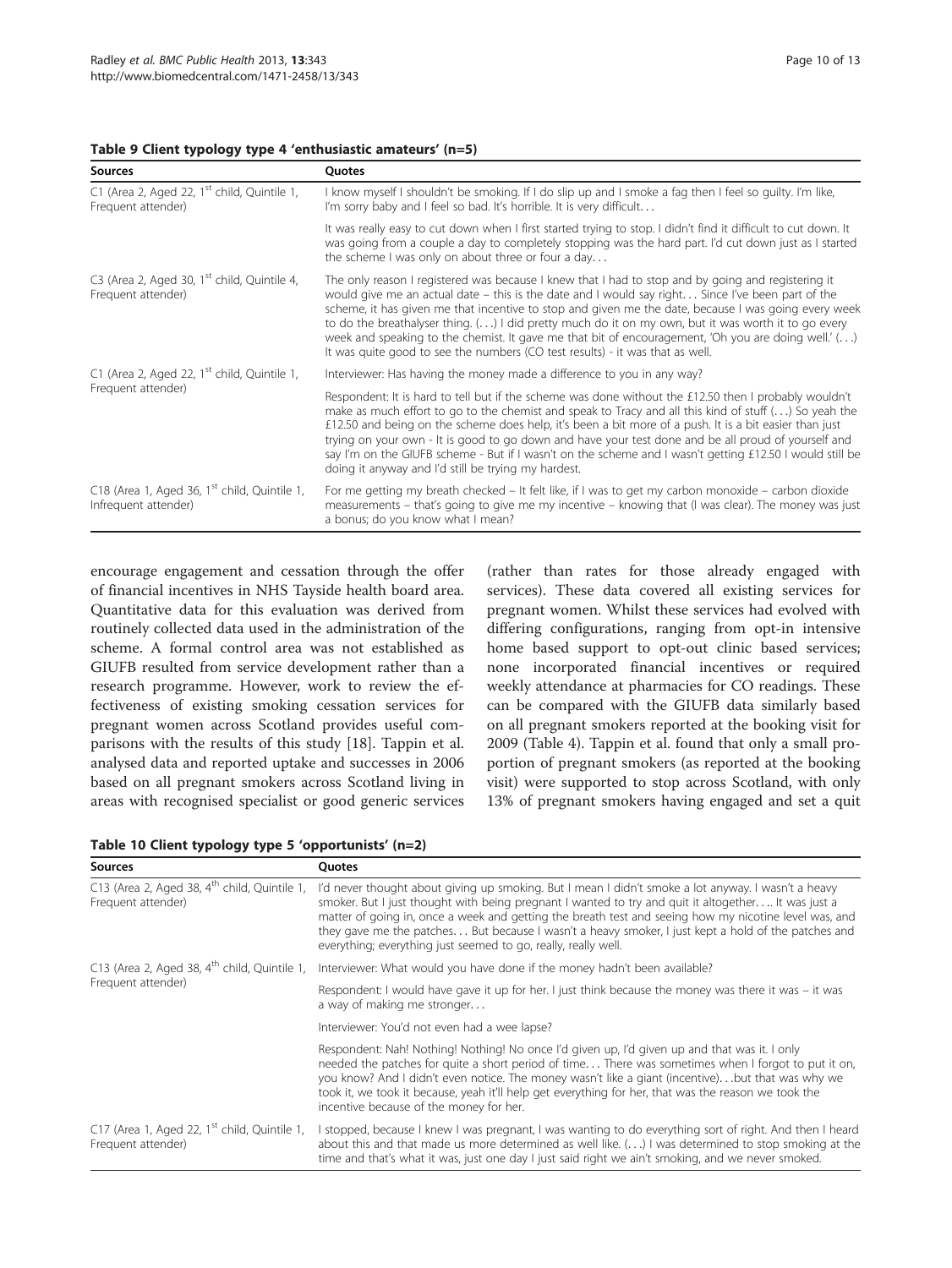<span id="page-10-0"></span>

|  |  |  |  |  | Table 11 Client typology type 6 'impulse shoppers' (n=1) |  |
|--|--|--|--|--|----------------------------------------------------------|--|
|--|--|--|--|--|----------------------------------------------------------|--|

| <b>Sources</b>                                                                              | <b>Ouotes</b>                                                                                                                                                                                                                                                                                                                                                                                                                                                                                                                                                                                                                                                                                                                                                                             |
|---------------------------------------------------------------------------------------------|-------------------------------------------------------------------------------------------------------------------------------------------------------------------------------------------------------------------------------------------------------------------------------------------------------------------------------------------------------------------------------------------------------------------------------------------------------------------------------------------------------------------------------------------------------------------------------------------------------------------------------------------------------------------------------------------------------------------------------------------------------------------------------------------|
| C <sub>2</sub> (Area 2, Aged 26, 5 <sup>th</sup> child, Quintile 1,<br>Infrequent attender) | There has been a few attempts, a lot of attempts and the first few times it was only like a week or so I<br>managed but I did want to give up, I wanted to give up when I was pregnant with her but I just, I<br>don't know, I just couldn't () Sometimes the doctors kind of, they kind of look down their nose at<br>you and it's like "Oh you've been here before, you never managed you know, the past three, four times,<br>what makes you so sure you're going to manage now?", and they don't have much compassion I<br>suppose the word is.                                                                                                                                                                                                                                       |
| C2 (Area 2, Aged 26, 5 <sup>th</sup> child, Quintile 1,<br>Infrequent attender)             | I was at the chemist seeing if I could get patches without having to go to the doctor and she took me<br>in to this little room and gave me loads of leaflets and one of them was about this baby thing, I wasn't<br>really too bothered about it but she put my name down and everything anyway because I wasn't sure<br>at the time whether I'd be able to stick to it or not so, but that's how I heard about it. () She asked<br>me if I wanted to go for it or not and I kind of felt obliged to because I was just in this wee room and<br>there wasn't much going on, there was all these leaflets in front of me and I just kind of, I mean I only<br>went in there to get patches and I was getting hit with all this stuff and I was like 'Just put my name<br>down, whatever'. |

date in 2006, compared with 20.1% engaging and setting a quit date with GIUFB in 2009. Furthermore, only 3.9% quit smoking during pregnancy at 4 weeks in 2006 across Scotland, from an intention to treat viewpoint. In contrast, the GIUFB intervention supported 7.8% of pregnant smokers to quit at 4 weeks across the three intervention areas (range 5.5%, Area 1 to 12.3%, Area 2). The nearest comparative performances in Scotland were 5.0% for an opt-out clinic based service and for an optin home-based service [\[18](#page-12-0)]. The GIUFB outcomes therefore indicate a substantial improvement on national figures in relation to engagement and cessation. Of note, however, are the differences between rates of engagement and quit success within the three intervention areas, with a higher proportion of pregnant smokers from the more affluent area (Area 2) engaging and quitting at 4 and 12 weeks than women from the substantially more disadvantaged locality (Area 1).

It is notable that results reported for GIUFB by community pharmacies were based on weekly CO breath testing. The results from GIUFB are therefore likely to be more reliable than self-reports of tobacco abstinence in other datasets. For example, in the review of services in Scotland, only half of quits were CO breath tested [[18\]](#page-12-0). In addition, this aspect of the scheme was valued by participants, as it gave immediate feedback and provided a focus for a behavioural support discussion. Although CO breath-testing has limitations as a tool for validation of smoking status, especially in terms of the persistence of CO on the breath, the method was simple to administer and had face validity for participants. Use of other methods such as salivary or blood testing of cotinine were felt to have significant drawbacks because of their invasive nature [\[19](#page-12-0)].

Focussing on GIUFB participants 2007–2009, rather than all pregnant smokers in Tayside, the GIUFB intervention was also able to demonstrate that 53.7% of women managed to continue their quit attempt for 4 weeks. This is higher than in the earlier review of Scottish services [\[18](#page-12-0)] which found that 29%-35% were successful at 4 weeks post-quit date, depending on service type. The 4 week success rate for GIUFB was highest in the more affluent intervention area at 59.7%, a substantial increase on the standard Scottish performance for four week quits (38%). This pattern is also repeated for 12 week quits where GIUFB achieved a 31.8% quit rate compared to a 15% 12 week quit rate reported by the NHS Smoking Cessation Service statistics [[14\]](#page-12-0). Smokers are 1.5 times as likely to set a quit date (relative risk (95% CI) of 1.58 (1.38-1.81)) and twice as likely to be quit 4 weeks later with GIUFB compared with other specialist smoking cessation services in Scotland where incentives are not part of the intervention strategy (relative risk (95% CI) of 2.03 (1.60-2.59)) [\[18\]](#page-12-0).

Interestingly, while GIUFB utilised community pharmacies as the service delivery route, in general, community pharmacies across Scotland deliver a lower 4 week quit rate than other smoking cessation service settings [[14\]](#page-12-0). The evaluation of a similar smoking cessation incentive scheme (Quit4U) has suggested that the weekly CO breath test provided a place from which to engage the participant in a supportive discussion [[20](#page-12-0)]. A further paper evaluating this incentive scheme proposed that the smoking cessation incentive scheme might reverse the felt contractual relationship between service-provider and client with the client now the provider who is paid to quit [\[21](#page-12-0)].

Although the literature suggests it is likely that incentive schemes may encourage engagement, the effectiveness of incentive schemes in promoting compliance in complex behaviour change is still challenged [\[6](#page-12-0)]. This paper presents some further evidence that using incentive schemes to promote smoking cessation in pregnant women through NHS service provision can also improve and maintain the patient outcomes that are delivered. For example, across the three years of implementation of GIUFB, 16.5% of women engaged with GIUFB have been found to be abstinent at three months post partum.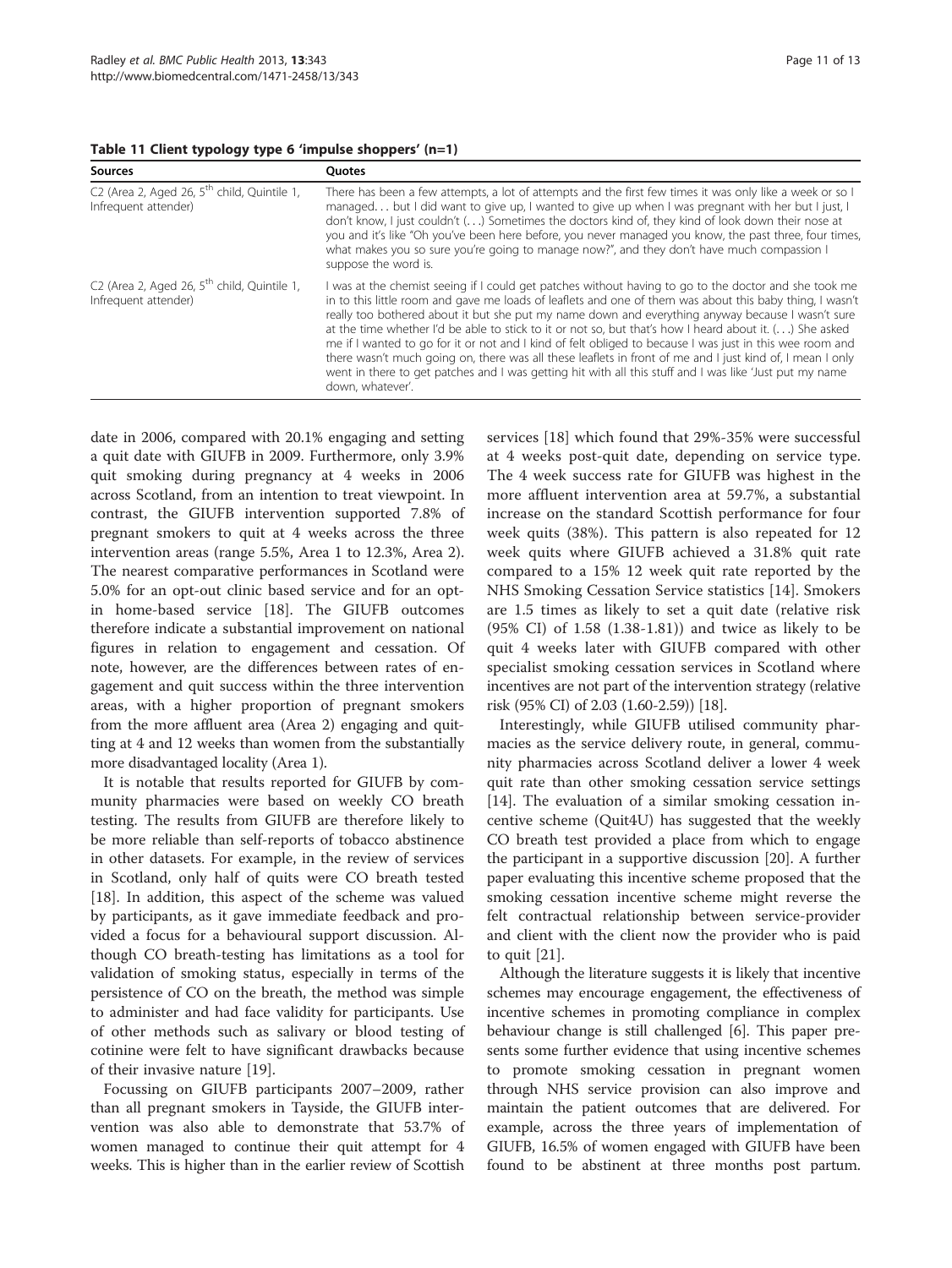Further challenges to the use of public money for incentive schemes have been made and little evidence exists to gauge the correct level of incentive to produce a worthwhile effect, although NICE have recommended small cash amounts for contingency management in substance misusers [\[22\]](#page-12-0). Some emerging evidence suggests that the beneficial effect of the incentive may be sustained beyond the period of payment: the Quit4U intervention mentioned above provided incentives for 12 weeks and the evaluation showed 46% increase in cessation at 12 months compared to the Scottish benchmark [\[20\]](#page-12-0).

A critical issue to emerge from the outcome evaluation was differences in the level of engagement and quit success achieved in the different intervention areas, with the service performing better in the more affluent area. This is particularly pertinent given similar patterns were also found by the process evaluation and the difficulties experienced in tackling health inequalities by targeting disadvantaged communities [\[23,24\]](#page-12-0). Data from this study appear to suggest that women from more affluent communities derive greater benefit from the incentive scheme than those from more deprived communities. In addition, older women and women undertaking a second pregnancy were more likely to engage, with young smokers less likely to engage. The reason for this may be partially explained by service-level factors with, for example, more effective support in the more affluent area being provided by a peer support worker and midwives in the same area being better positioned to forge closer relationships with their clients due to fewer competing priorities and pressures on time. Nevertheless, 4 week quit rates of over 45% in the most deprived quintile represents a substantial achievement, as does engagement by 20.1% of the women still smoking at their booking visit.

The process evaluation conducted with a small sample of participants was used to develop a service user typology which provides additional insight into why some women benefited more from the scheme than others. This is the first time such a typology has been developed and whilst the sample size places constraints on the generalisabilty, these findings were particularly helpful in shedding light on why socio-economic factors appears to predict level of engagement with the scheme and differences in quit rate. Self-reported smoking behaviour from the process evaluation indicated that those least successful at quitting tended to be 'breadline survivors', often single mothers who as a consequence of their deprived circumstances and competing lifestyle pressures had less commitment to stopping and who attached a greater value to the material incentive than to the cessation support on offer. In contrast those who were more successful tended to conceptualise the incentive as part of a wider reward structure (e.g. 'mothers to be' and

'enthusiastic amateurs'). In these groups the financial reward appeared to help to incentivise continuing, routine participation and engagement with the support on offer, rather than quitting per se. For these participants other aspects of the scheme were equally as important, for example, confirmation of their non-smoking status delivered by regular CO breath tests, and the supportive relationships established with their local community pharmacy. In addition, the process evaluation also found that younger smokers or 'novice quitters' who were still living in the family home and dependent on parents for support, attached a low value to the material incentives and were relatively unsuccessful at quitting. Findings suggest that these smokers express feelings of isolation and report being open to the idea of meeting with other pregnant mothers in a similar position as themselves. There was also evidence that for some successful quitters the material incentive had limited effect, especially for light smokers, or 'opportunists' who reported being able to give up without support and would have done so irrespective of participation in the scheme.

Variations in self-reported quit rates to emerge from the process evaluation interviews were also supported by attendance levels at registered pharmacies and CO breath test data. Taken together these findings provide some valuable insight into how incentives work with different sub-groups and suggest that there may be scope to develop these typologies to help identify and target those user groups more likely to benefit from approaches incorporating a financial incentive. Difficulties in linking the process and outcome data also highlights the importance of a mixed methods approach to data collection incorporating an integrated research design. Such an approach does not typically fall within the scope of service development programmes and requires additional resources and planning.

### Conclusions

This study has shown that GIUFB, which provided financial incentives via community pharmacy support and CO monitoring for pregnant smokers, achieved higher engagement rates and higher quit rates than other non-incentive based pregnancy interventions in Scotland. Whilst pregnant mothers from less disadvantaged areas derived most benefit, the scheme enabled substantial reach to those in more disadvantaged circumstances and made a modest contribution to reducing health inequalities, since although lower quit rates were achieved by smokers from areas of higher deprivation, the proportion of smokers attempting to quit was higher. Variations in successes and the factors associated with these outcomes act as useful drivers for guiding programme development. This study demonstrates the practical application of incentives within a